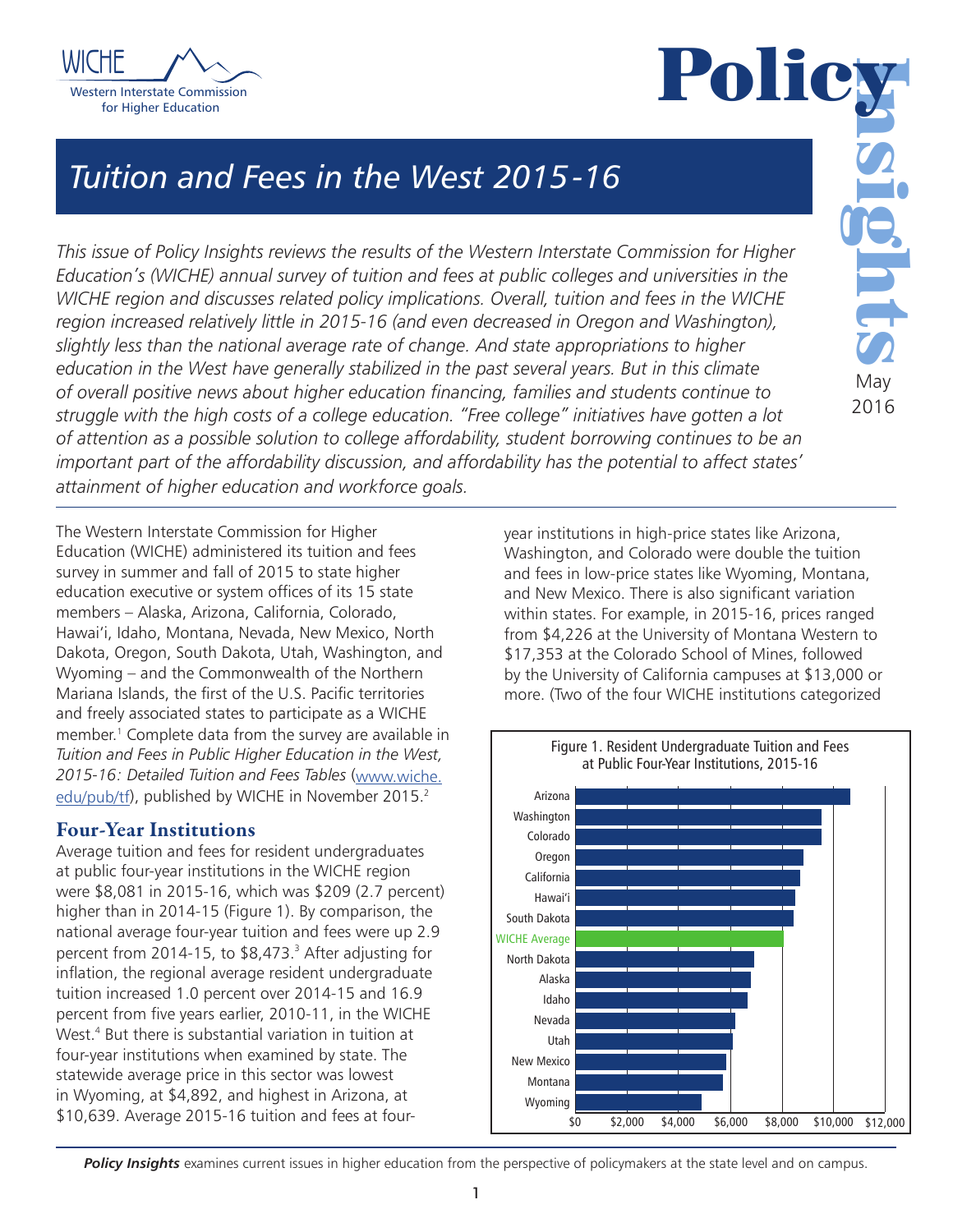as baccalaureate/associate's colleges according to Carnegie Classifications are included among the fouryear institutions for the purposes of the *Tuition & Fees* report – Dixie State College (Utah) and Northern New Mexico College – but Great Basin College (Nevada) and Northern Marianas College (Commonwealth of Northern Marianas), at their request, are included with two-year institutions because their undergraduate instructional programs are associate's-dominant.)

In terms of percentage increases from 2014-15 to 2015-16, Alaska and New Mexico tied for the largest increases, at 7.8 percent (\$495 and \$422, respectively, in dollar terms); the increase in Alaska was also the largest in dollar terms in the region (Figure 2). On the other hand, resident undergraduates in California, Montana, and North Dakota experienced lower tuition and fees increases than the WICHE average, in percent terms. And even though Washington's average tuition and fees are above the WICHE and national averages, Washington resident undergraduates experienced a decrease in tuition and fees in 2015-16 (on average \$350, 3.5 percent) as the result of a legislative budget compromise.<sup>5</sup>



On average, tuition and fees at public four-year institutions in the region increased at a slightly higher rate for nonresident undergraduates than for residents, up 3.6 percent from 2014-15, to \$21,055. In dollar terms, the regional average increase was \$738, more than triple the average increase for resident undergraduates. Minot State University in North Dakota charged nonresidents the lowest tuition, at \$6,391. The most expensive institution for nonresidents was the University of California, Davis, at \$38,681, with similar nonresident tuition at the other University of California campuses, which all increased 5 percent or more over 2014-15.

#### Two-Year Institutions

The West's average tuition rate at two-year institutions, excluding those in Alaska and California, continues to mirror the national average.<sup>6</sup> Figure 3 shows that tuition and fees for resident, in-district students at public twoyear colleges in the WICHE states averaged \$3,559 in 2015-16, an increase of \$64 over the previous year (1.8 percent). This was effectively no increase after adjusting for inflation. Two-year tuition and fees increased 25.1 percent over rates five years earlier, in 2010-11 (\$713). The national average two-year tuition and fees of \$3,614 was just \$16 more than the WICHE average, a 2.6 percent increase over the previous year  $($93).^7$ 

Within the region, community colleges in California continue to charge the lowest rates for in-district twoyear college students (\$1,380), followed by New Mexico (\$1,810). Students in South Dakota experienced the highest state average (\$6,400), almost twice the WICHE average.

Two-year college students in New Mexico experienced a 12.9 percent increase in tuition and fees from 2014-15



to 2015-16, the greatest state average percent increase in the region (Figure 4). Despite this rate of increase, New Mexico still has the second-lowest tuition, on average, among the WICHE states. South Dakota had the largest increase in dollar terms, \$380 (6.3 percent). Oregon and Washington reduced tuition and fees at two-year colleges in 2015-16.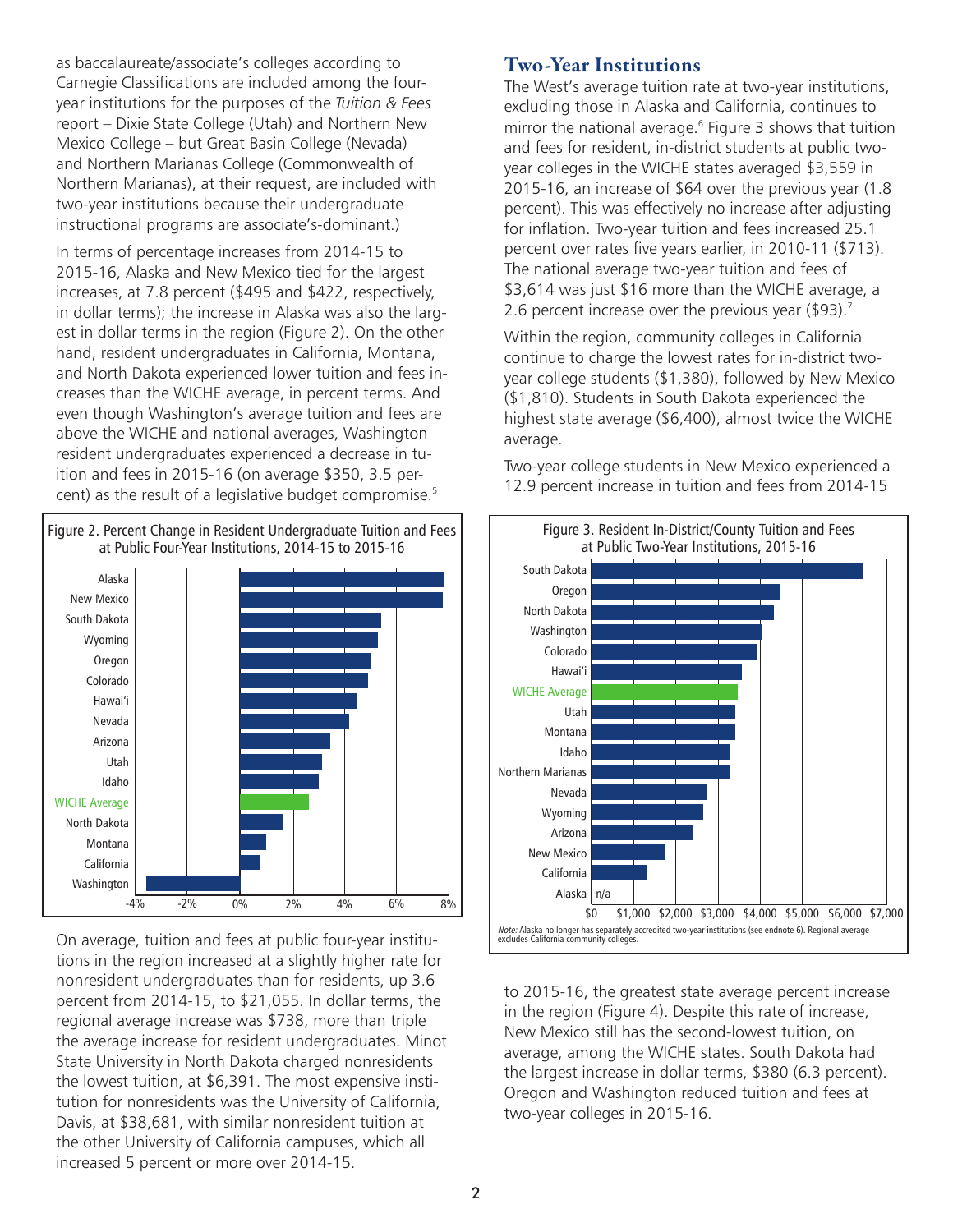

# Overall Positive News about State Support for Higher Education in the WICHE West (Unless You Are in Arizona)

Data show that higher education continues to experience restoration of its funding, and that enrollment demand has abated for the third year running (heading into the fourth year, if prevailing trends continue).<sup>8</sup> State appropriations for higher education in the WICHE region, overall, have returned to levels experienced prior to the Great Recession.<sup>9</sup> This is good news indeed. However, some states and institutions continue to fare worse than others, and students and families continue to struggle under higher education costs that have outpaced their ability to pay.

Data from the annual *Grapevine* survey of state appropriations to higher education indicate that 37 of the 48 reporting states increased funding for public higher education in FY 2016, amounting to an average increase of 4.1 percent across these states. (The *Grapevine* data exclude FY 2016 figures for Illinois, which by the time of publication had not yet enacted an FY 2016 state budget, and Pennsylvania, where the FY 2016 budget remains incomplete. These two states have in recent years accounted for 7 percent of state funding for higher education. *Grapevine* data also do not cover the Commonwealth of the Northern Mariana Islands.)<sup>10</sup> The data indicate a fourth year of overall increases in state support for higher education and ongoing, albeit slow, recovery in many states from the losses experienced in the wake of the last recession.

The WICHE regional average change in state appropriations to higher education from FY 2015 to FY 2016, 6.5 percent, was higher than the national average (Figure 5). California factors heavily in the national average rate of change and has accounted for more than 55 percent of all state higher education spending in the WICHE region over the last five years. Its four-year enrollments have averaged 37 percent of the regional total, and its two-year enrollments averaged 66 percent of the region's total over the past five years.<sup>11</sup> But even when California is excluded, the WICHE states' average increase between FY 2015 and FY 2016 was higher than the national average. Thirteen of the 15 states in the WICHE region experienced growth in funding levels from the prior year, with five states showing double-digit increases – Colorado, Nevada, Oregon, Washington, and Wyoming.12 Alaska and Arizona had declines in state support for higher education from FY 2015 to FY 2016 – Alaska perhaps to a smaller extent than might be expected given declines in oil prices. Arizona continued to post some of the steepest cuts to higher education funding seen in any state in recent years, down by 14 percent from FY 2015 to FY 2016, and down by 27 percent compared to five



Source: State Higher Education Executive Officers and Illinois State University, Grapevine, 2016. *Notes:* American Recovery and Reinvestment Act (ARRA) funds were available for FY09 to FY12 but are not included<br>in the Five Year Change figures. U.S. figure does not include Illinois and Pennsylvania; their data were not by publication.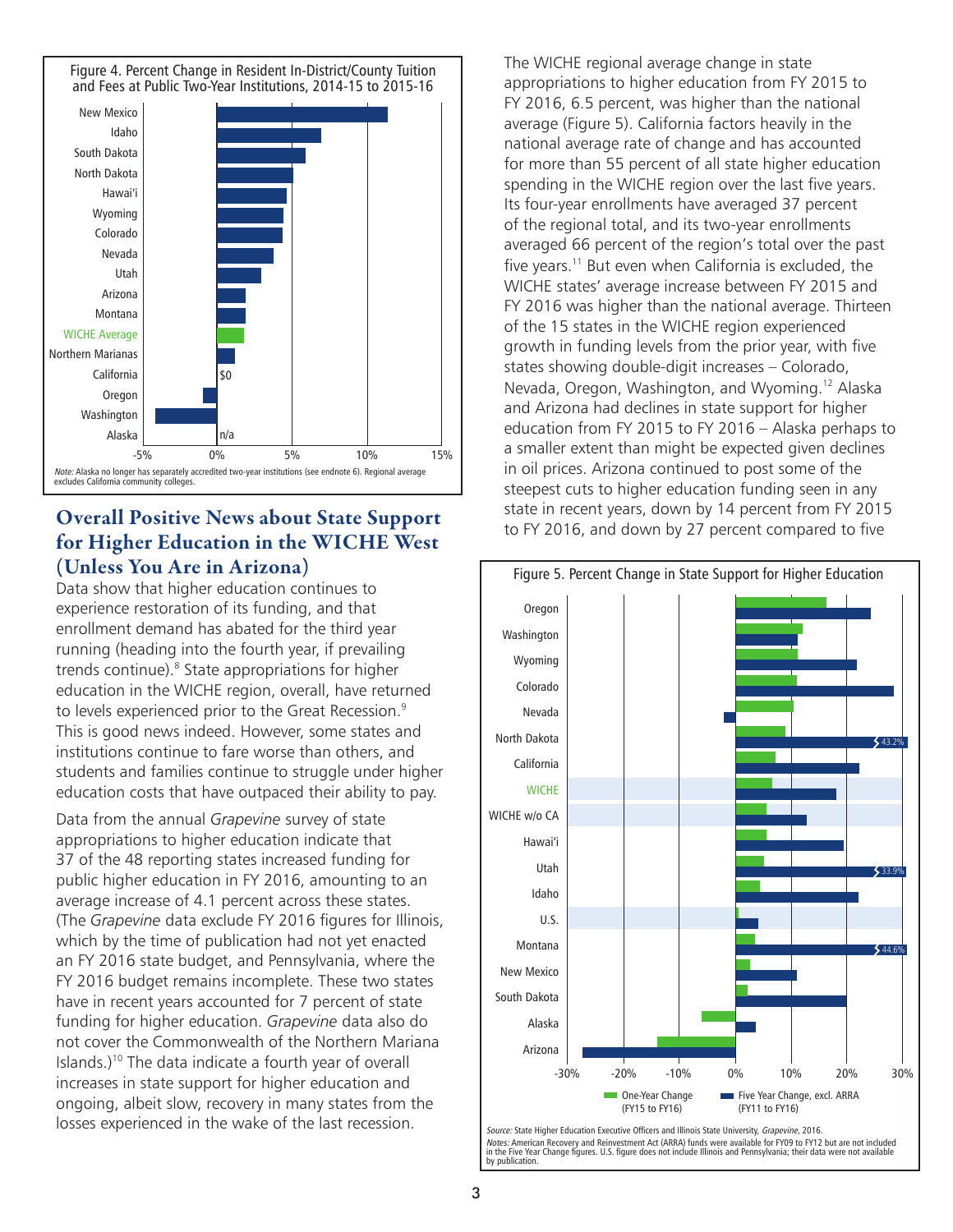years earlier, FY 2011. Most other WICHE states have established a five-year pattern of increasingly positive appropriations. Only Arizona and Nevada appropriated less in FY 2016 than in FY 2011.

Whereas *Grapevine* data provide estimated state appropriations for the current fiscal year, the State Higher Education Executive Officers annual finance survey (SHEF) provides state appropriations per student for the most recent prior completed fiscal year (FY 2015), making it possible to look at changes in state funding levels compared to student enrollments. According to these data, the WICHE regional average funding per student increased for a third consecutive year between FY 2014 and FY 2015, with most of the WICHE states posting increases (Figure 6).<sup>13</sup> Ten of the WICHE states had increases in per-student funding in FY 2015, with particularly robust increases in California (8.7 percent), Colorado (15.7 percent), Hawai'i (8.4 percent), Oregon (12.9 percent), Utah (9.2 percent), and Wyoming (9.4 percent). The two WICHE states whose economies have been hit hard by low energy prices, Alaska and North Dakota, lost ground between FY 2014 and FY 2015, after consistently maintaining or increasing per-student appropriations during and after the Great Recession. Arizona, Nevada, and Washington also had slight year-over-year declines in funding per student. (SHEF data do not cover the Northern Mariana Islands.)

Per-student funding levels reflect states' efforts to restore funding to higher education, but they also in many cases reflect enrollment declines. According to SHEF, full-time equivalencies (FTEs) were flat in the WICHE region between FY 2014 and FY 2015, but

they were down in Colorado (2 percent), Oregon (6 percent), and Wyoming (4 percent), the states with the greatest one-year increases in per-student funding.14 Nonetheless, funding restoration of any sort is good news, since per-student funding in the WICHE region remains down from pre-recession levels, as Figure 6 highlights – overall, 13 percent less per student compared to FY 2008, with most states well short of having fully restored levels of per-student support. Figure 7 shows FY 2015 per-student educational appropriations in dollar terms, ranging from about \$3,500 in Colorado to \$17,300 in Wyoming. It also indicates how widely varied states' higher education finance strategies are in the West, where the share of operating revenues accounted for by postsecondary educational appropriations in FY 2015 was 64 percent for the region overall, but ranged from 30 percent in Colorado to 85 percent in Wyoming.

So, the recent overlapping decreases in enrollment demand and steady progress in restoring state funding both contribute to movement towards former levels of state funding per-student. But it could also presage difficulty for institutions that have increasingly turned to tuition revenue to replace state support lost in recent years. In other words, recent increases in state support for higher education would presumably reduce institutions' need for tuition increases or increasing outof-state enrollments. Whether the overall positive news about state funding will translate to lower, or at least stabilized, costs for students and families remains to be seen – although recent developments in Oregon and Washington have shown it is not inconceivable.

Finally, the good news about the ongoing restoration of

higher education funding is tempered by the strong demand for financial aid. Financial need among lower-income students and families will not only continue, it will increase, as the sheer number of youth who are from lowincome and underserved communities become a larger part of the total youth population.15 Moreover, financial need is also on the rise among middle-class families, as those at or near the median income levels struggle to contribute the necessary resources in the face of stagnating or even declining income and assets.<sup>16</sup> Federal aid for needy students is far more substantial than state support, $17$  but in recent years there have been signs that states are paying closer attention to the issue of how to keep up with growing student financial

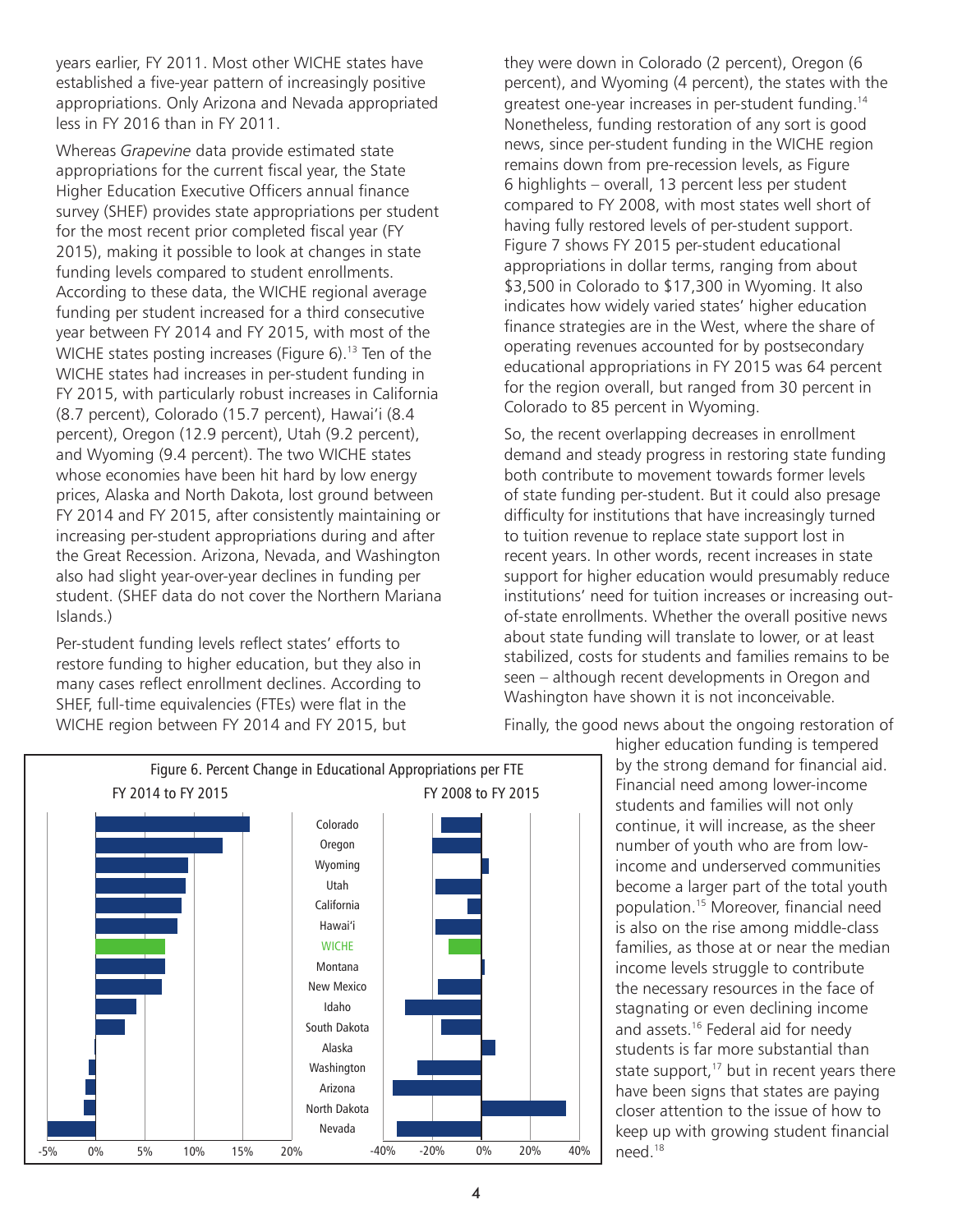

According to the SHEF data, the percent of total According to the SHEF data, the percent of total support that was allocated for financial aid to students support that was allocated for financial aid to students attending public institutions increased from 6.6 percent attending public institutions increased from 6.6 percent to 8.1 percent of total support, nationally, between FY 2010 and FY 2013. But it fell back slightly in FY FY 2010 and FY 2013. But it fell back slightly in FY 2014 to 7.6 percent and remained essentially flat in FY 2014 to 7.6 percent and remained essentially flat in FY 2015. In dollar terms, the average state financial aid 2015. In dollar terms, the average state financial aid per undergraduate student in the U.S. in academic year per undergraduate student in the U.S. in academic year 2013-14 was \$705 and \$425 in the WICHE region (the 2013-14 was \$705 and \$425 in the WICHE region (the latest year for which these data are available from the latest year for which these data are available from the National Association of State Student Grant and Aid National Association of State Student Grant and Aid Programs).<sup>19</sup>

Three WICHE states exceeded the national average Three WICHE states exceeded the national average state grant aid per student in dollar terms. California state grant aid per student in dollar terms. California and Washington typically provide substantially more and Washington typically provide substantially more grant aid per undergraduate than the national average grant aid per undergraduate than the national average state grant aid per student in dollar terms – \$989 and state grant aid per student in dollar terms – \$989 and \$1,318, respectively, in 2013-14 – and recent strong \$1,318, respectively, in 2013-14 – and recent strong increases in New Mexico's aid per undergraduate increases in New Mexico's aid per undergraduate pushed it above the national average in 2013-14.<sup>20</sup> But excluding these three high-aid states reduces the But excluding these three high-aid states reduces the WICHE average to \$260 per undergraduate, about half WICHE average to \$260 per undergraduate, about half the national average.<sup>21</sup> On a positive note, 94 percent of state grant aid to undergraduates in the WICHE of state grant aid to undergraduates in the WICHE region was need-based aid in 2013-14, compared to 76 region was need-based aid in 2013-14, compared to 76 percent nationally. But there was significant variability percent nationally. But there was significant variability by state, with six states awarding all of their aid based by state, with six states awarding all of their aid based on need and six awarding less than a third based on need.<sup>22</sup>

#### Policy Implications:  $\blacksquare$

Today's overall fiscal picture in the West is much more stable compared to recent years and potentially provides many states in the region some breathing room to systematically address pressing contemporary or perennial issues. But families and students grappling with the cost of college have yet to experience relief. In fact, according to a recent Gallup-Lumina Foundation study of public opinion on higher education, only 24 percent of Americans say that education beyond high school is affordable for everyone who needs it. $^{23}$ Higher education costs and families' share of those costs remain at near-record highs, while incomes and wealth continue to stagnate for many households. $^{24}$  At the same time, college graduates face an unrelentingly challenging labor market,<sup>25</sup> often compounded by substantial loan repayments.

The fact that the price of college affects so many Americans has moved affordability onto the list of debate topics and discussions at all levels. It has been a key element of the discourse on the presidential campaign trail, has been championed by President Obama, has captured the attention of Congress in proposals related to the Higher Education Act reauthorization, and remains a high priority for state policymakers. The American Association of State Colleges and Universities identifies college affordability as the No. 1 theme in policy discussions and decisions in the upcoming year.<sup>26</sup> Yet pinpointing what it means for college to be affordable is challenging. Lumina<br>— Foundation's "Rule of 10" was an attempt to add clarity to the debate by suggesting that there is not a uniform definition – what is affordable depends on the resources families start with – and that affordability might not be equivalent to the institutional cost of providing college.<sup>27</sup> Despite the lack of consensus on what affordability actually means, there have been policy proposals at various levels to address the issue, and the most prominent recently has been the notion of "free" college.

"Free" college. Perhaps the stickiest affordability proposals involve some form of tuition-free college. President Obama proposed a federal-state partnership to make community college tuition-free for in-state, recent high school graduates, and it was brought up in the U.S. House's America's College Promise Act of 2015. Both Democratic presidential candidates have offered proposals for free or debt-free college. Bernie Sanders introduced the College for All Act to make public college tuition and fees free essentially through a two-to-one match with state funding (S. 1372), while Hillary Clinton's proposal "calls for 'debt-free' tuition for students and families that cannot afford it."<sup>28</sup>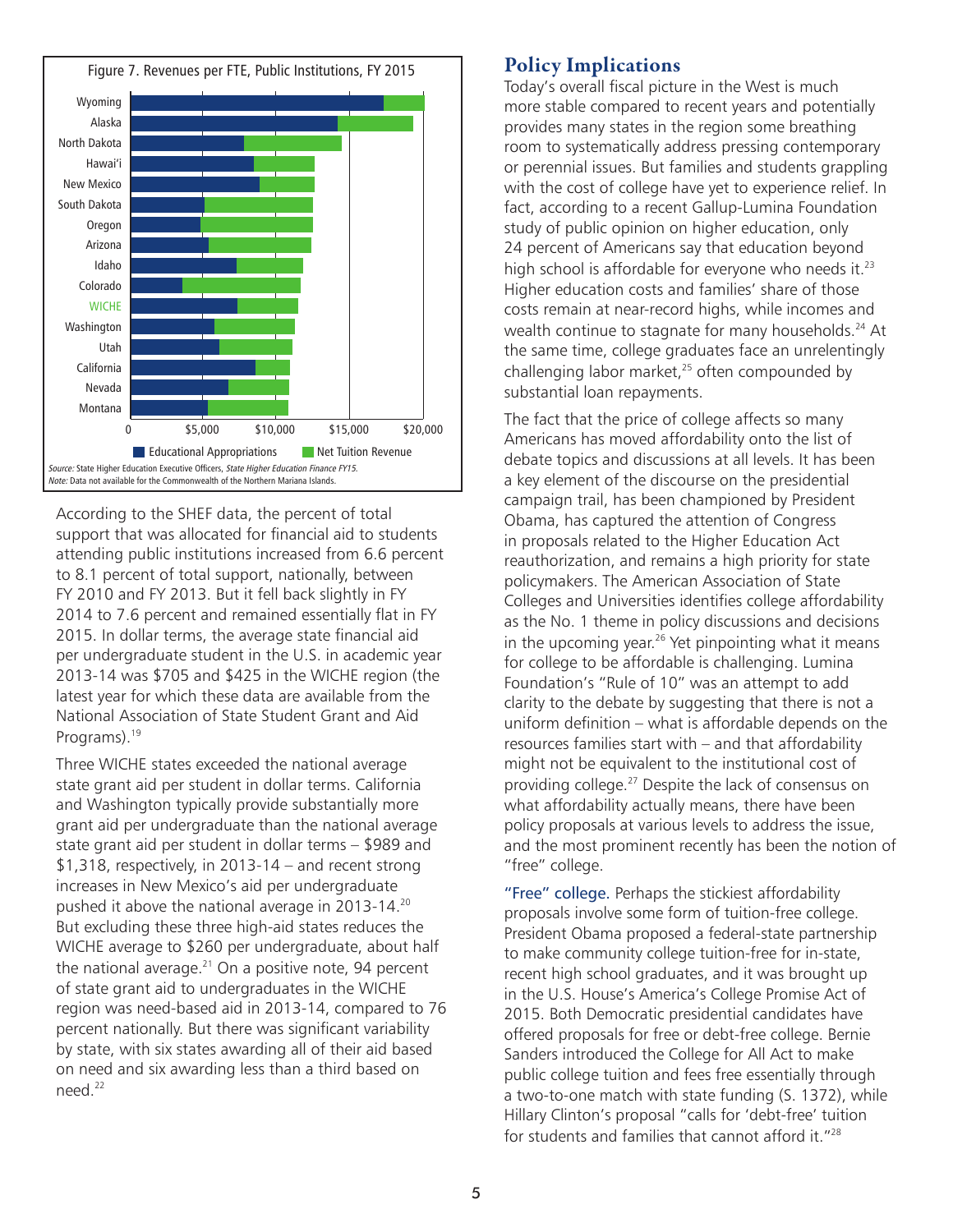Some proposals focus on affordability or free college primarily for lower- and moderate-income families and others emphasize affordability for all students. Most are anticipated primarily for recent high school graduates. And, of course, all of the proposals address only public colleges.

The notion of free community college also emerged at the state level. Legislation was proposed in several WICHE states during the 2015 and 2016 sessions. In 2015, Oregon passed SB 81, also known as the "Oregon Promise," a program that offers two "free" years of community college tuition to qualified students.29 The maximum grant covers the cost of full-time community college tuition, but is reduced accordingly (down to a minimum of \$1,000) by any state or federal aid received. In 2016, SB 6481 in Washington state proposed the Washington Promise Program to help make the first two years of college affordable and accessible by offering a tuition waiver for eligible resident students enrolled in associate degree or certificate programs offered by the state's community and technical colleges.30 Also, in 2016, the Hawai'i Promise Program was introduced via SB 2061 to provide tuition waivers to resident students at Hawai'i community colleges who maintained a high school GPA of 2.5 (or equivalent standard) and enrolled within six months of earning their high school diploma or equivalent.<sup>31</sup> The Washington and Hawai'i proposals also called for an evaluation of the impact of such waivers on student progress and completion, and of the fiscal and enrollment implications for institutions. The Washington legislation included student success services to increase rates of attainment. Finally, in Arizona, HB 2229 proposed amending state statutes so that community college districts would waive the first two years of tuition and fees for resident students who maintain a 2.5 GPA (a particularly onerous unfunded state mandate given that Arizona community colleges receive no funding from the state).<sup>32</sup>

While well-intentioned, these various proposals fail to comprehensively consider the necessary alignment of tuition, appropriations, and financial aid policy – the three legs of the higher education finance stool – in the context of federal policy.<sup>33</sup> The free college proposals ultimately rely on a refortification of state investment, coupled with increased federal investment, which raises the visibility of the connection between state funding and tuition affordability. But there has been little to no regard for a targeted, deliberate financial aid strategy. Further issues arise about whether a state will potentially leave federal money on the table when "free community college" comes in the form of a tuition waiver and impacts students' receipt of federal education tax credits. Finally, these programs are ultimately misleading to the

public in that they are not "free." They cost real money at a time when most states are just beginning to recover from several years of budget challenges.

The prevailing state financing trends make it unlikely that free college will be realized as an affordability solution in the foreseeable future. In fact, *Inside Higher Ed*'s second annual Survey of Community College Presidents shows that community college leaders are equally divided about whether they think such initiatives will begin to be adopted at scale in the short term.<sup>34</sup> And thus far, only Tennessee and Oregon have introduced tuition-free college (at two-year institutions).

Student debt. An increasingly important and visible aspect of the affordability discussion is student borrowing, including debt levels. For instance, it is a prominent factor in the President's College Promise proposal, congressional bills to tackle various aspects of student loan repayment, and the 2016 presidential candidates' proposals. And while it is often not discussed with the nuances that underlie the \$1.3 trillion national student loan balance, educational borrowing must be part of the affordability conversation.

About 69 percent of college seniors who graduated from public and private nonprofit colleges in 2014 had student loan debt (the same share as in 2013), and these borrowers owed an average of \$28,950, up 2 percent from the 2013 average of \$28,400.<sup>35</sup> Between 2004 and 2010, average loan balances increased at almost twice the rate of inflation, from \$18,550 to \$28,950 (an increase of about 56 percent).<sup>36</sup> For several years, there was an increase in default rates: between 2005 and 2011, two-year cohort default rates more than doubled, with the highest rates at for-profit institutions and public two-year schools.<sup>37</sup> More recently, the official federal student loan cohort default rate for students entering repayment has ticked downward, from 14.7 percent in 2010 to 13.7 in FY 2011 to 11.8 percent in FY 2012.<sup>38</sup> While most often the question is whether students are borrowing too much, there is also a legitimate question about whether they can borrow as much as they need. $39$  Between 1993 and 2008, government student loan limits remained unchanged (in nominal dollars), which suggests nearly a 50 percent decline in value.<sup>40</sup>

Even among borrowers who are not defaulting, some face considerable hardships in making payments, and recent data have pointed to how educational debt may be affecting some adults' consumer and lifestyle choices, such as home buying, getting married, having children, and retirement savings or other saving.<sup>41</sup> These trends can cause ripple effects through the U.S. economy. And the amount of student borrowing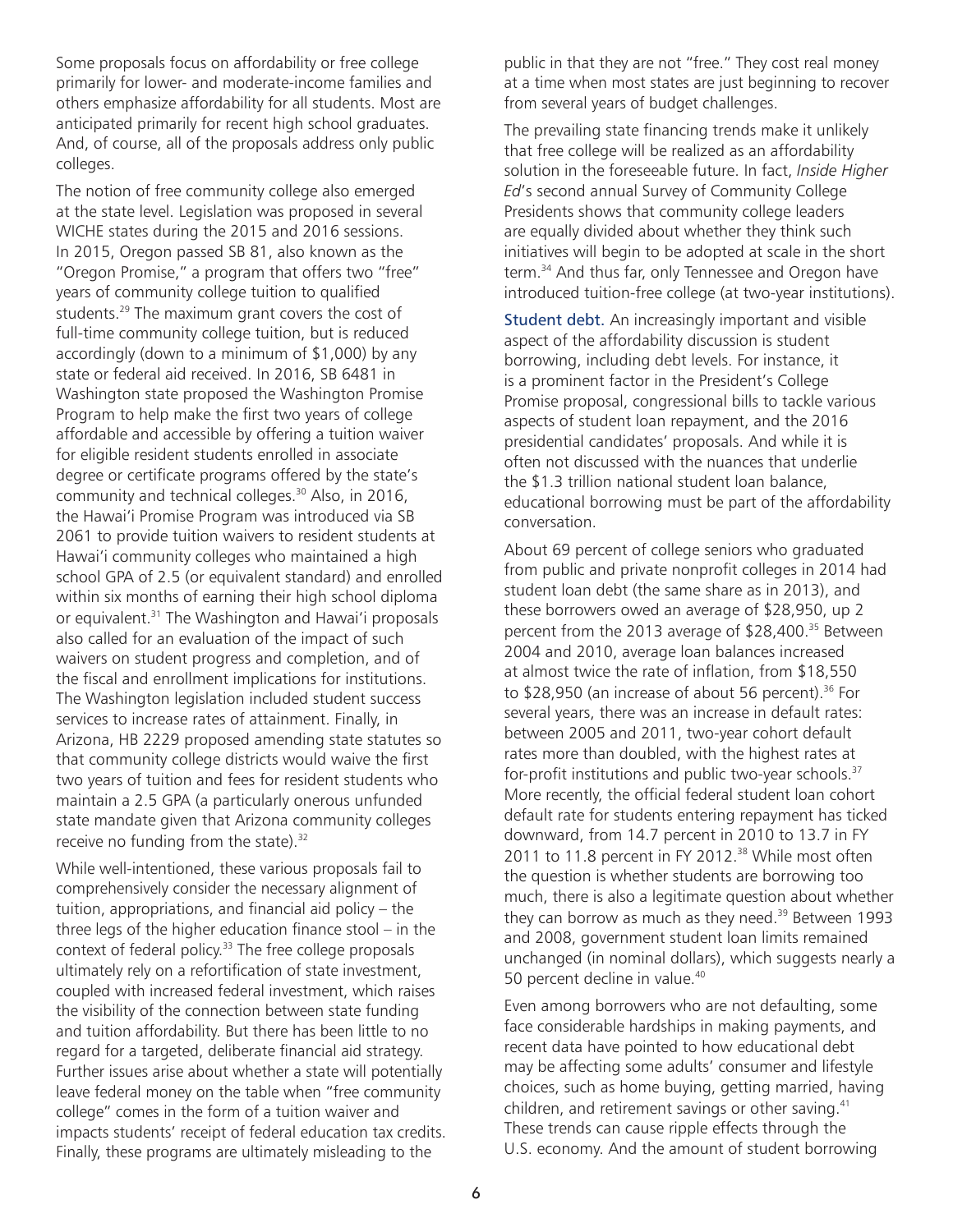compared to other types of debt makes it an important topic for the national economy – in terms of sheer volume but also because there is no historical precedent for its macroeconomic effect going forward.

Finally, it is important to note that the majority of federal student debt is held by undergraduates and graduate students of four-year institutions, who by and large have significantly better employment outcomes and greater family resources, and therefore better repayment outcomes. And it may be that repayment is more the problem than the educational borrowing itself. Those who borrowed under the Federal Direct Loan Program - for which there is an inherent borrowing limit - have options under income-based repayment, and recent proposals have focused on improving those options. Private student loan holders face fewer repayment options, and given that rapid increases in borrowing among students at for-profit and two-year institutions account for the largest share of the change in student borrowing, it will be important to monitor and respond to patterns in repayment, particularly among low-income and minority students. Low-income students historically represented a small share of all federal student loan borrowers and accounted for an even smaller share of loan balances, but grew to represent half of all borrowers over the course of the Great Recession.<sup>42</sup> They generally have poorer labor market outcomes, fewer family resources, and higher debt burdens relative to their earnings.<sup>43</sup> And among borrowers at four-year institutions, lowerincome borrowers often have higher loan burdens than other income groups.44

This must be an important factor in states' evaluation of affordability – whether educational borrowing facilitates upward income mobility or contributes to disparities – and it is a particularly important factor for states with growing minority and lower-income populations.

State goals. In general, college affordability is primarily addressed in political conversations from the consumer and family perspective. But there appears to be growing recognition that college affordability has the potential to also affect states' workforce, economic development, and educational attainment goals.

For example, the proposed Washington Promise Program makes explicit connections between affordability and state educational attainment: "By making a higher education credential more affordable and accessible, Washington will make more progress towards attaining the Washington student achievement council roadmap goal of at least 70 percent of Washington adults having a postsecondary credential by 2023."45 This explicitly acknowledges that if families do not think they can afford higher education, or

absolutely cannot afford it, there may be broader effects in the state economy.

The narrow view that discretionary higher education funding is the balancing point in state budgets, with its own revenue source for backfilling reductions (tuition increases), does not acknowledge that the fiscal health of higher education is inextricably linked to state economic development. Decreases in state appropriations to higher education can become part of a vicious cycle of tuition increases that reduce affordability for families, and impact individuals' likelihood of attaining the higher skill levels the state needs to be competitive and raise tax revenue. Finally, enrollment declines can have an amplified fiscal affect on institutions that have become more tuitiondependent.

#### Conclusion

Overall, the WICHE region has experienced a restoration of state funding for higher education over the past four years, and state appropriations to higher education have recovered to pre-recession levels in most states. Tuition has been relatively stable for several years in many states compared to the increases experienced prior to and during the Great Recession (although tuition increases are picking up pace again in several states).

But families and students continue to struggle with the cost of higher education. This is borne out by the sheer number of families that need financial assistance to cover their contribution, be it through student aid or educational borrowing. Families are forced to assess the feasibility of dedicating a hefty portion of their income or wealth toward college costs, or of borrowing money, in order to pursue the wage premium and other benefits of a college education. At the same time, the immediate economic advantage of a college education is more elusive in what feels like an unrelentingly challenging labor market, compounded by loan repayment burdens for many students. So while states and institutions may be experiencing some relief through modest funding restoration and slackening in enrollments, they will continue to struggle to provide the levels of support students need and college affordability may be another dampening factor on statewide educational attainment goals.